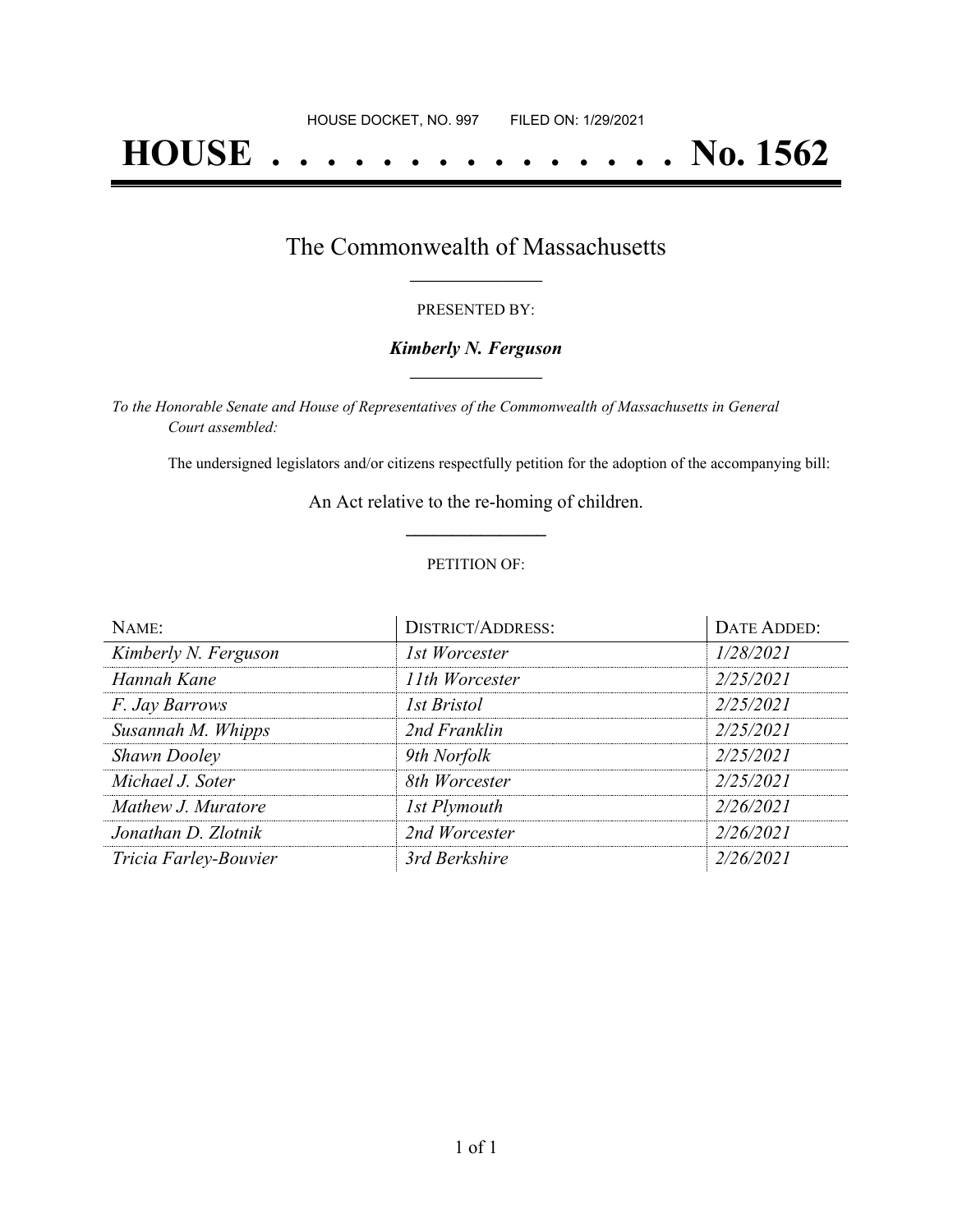## **HOUSE . . . . . . . . . . . . . . . No. 1562**

By Mrs. Ferguson of Holden, a petition (accompanied by bill, House, No. 1562) of Kimberly N. Ferguson and others relative to the re-homing so-called of certain adopted children. The Judiciary.

## The Commonwealth of Massachusetts

**In the One Hundred and Ninety-Second General Court (2021-2022) \_\_\_\_\_\_\_\_\_\_\_\_\_\_\_**

**\_\_\_\_\_\_\_\_\_\_\_\_\_\_\_**

An Act relative to the re-homing of children.

Be it enacted by the Senate and House of Representatives in General Court assembled, and by the authority *of the same, as follows:*

| 1              | SECTION 1. Section 1A of chapter 15D of the General Laws, as appearing in the 2016                |
|----------------|---------------------------------------------------------------------------------------------------|
| 2              | Official Edition, is hereby amended by inserting after the definition of "department" the         |
| 3              | following 2 definitions:-                                                                         |
| $\overline{4}$ | "Disruption", an adoption process that ends after the child is placed in an adoptive home         |
| 5              | and before the adoption is legally finalized.                                                     |
|                |                                                                                                   |
| 6              | "Dissolution", an adoption in which the legal relationship between the adoptive parent            |
| 7              | and adoptive child is severed, either voluntarily or involuntarily, after the adoption is legally |
| 8              | finalized.                                                                                        |
|                |                                                                                                   |
| 9              | SECTION 2. Section 6 of said chapter 15D, as so appearing, is hereby amended by                   |
| 10             | striking out, in lines 44 and 45, the words "in a newspaper distributed in the commonwealth".     |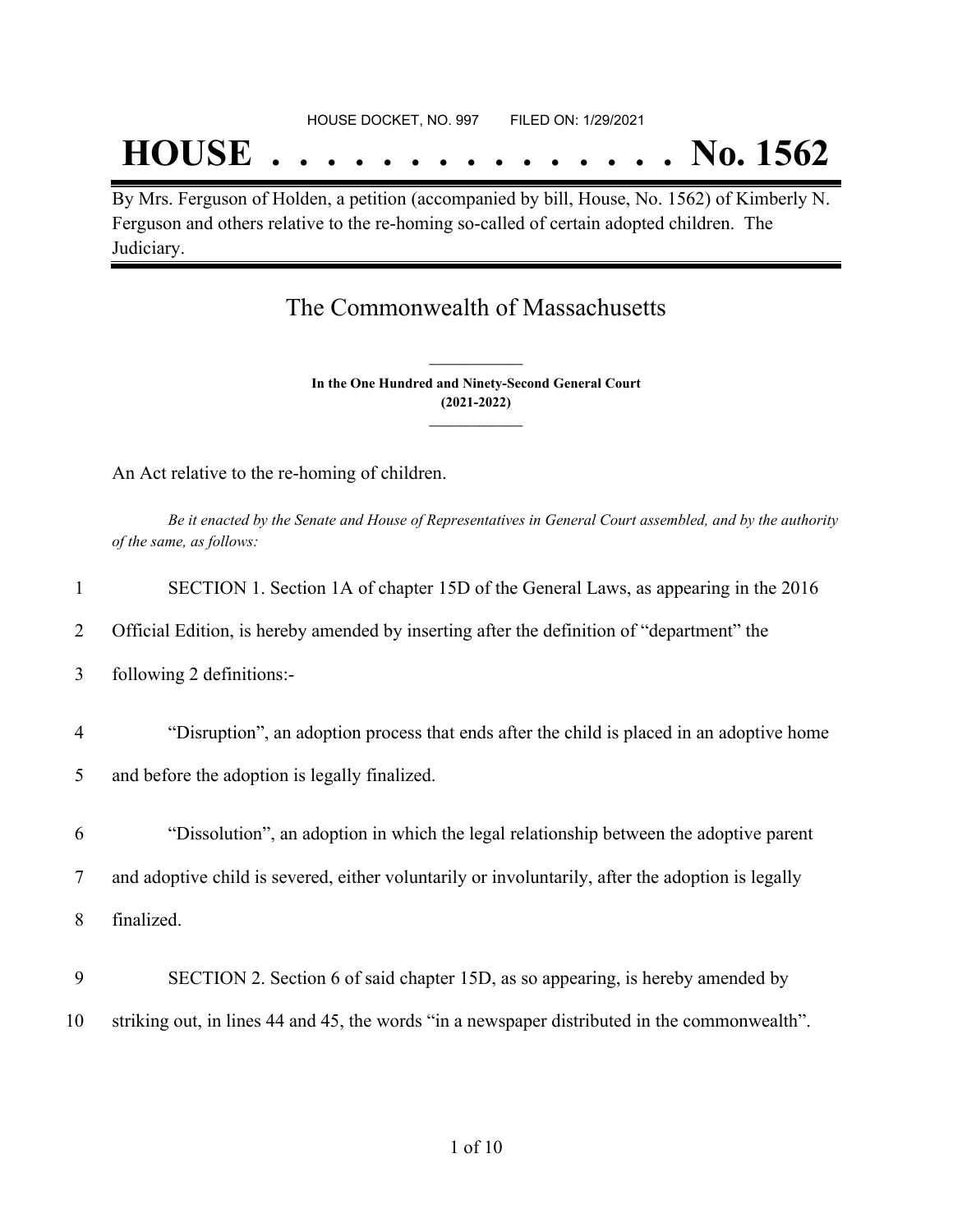| 11 | SECTION 3. Said section 6 of said chapter 15D, as so appearing, is hereby further                    |
|----|------------------------------------------------------------------------------------------------------|
| 12 | amended by striking out, in lines 45 and 46, the words "on a radio or television station".           |
| 13 | SECTION 4. Said section 6 of said chapter 15D, as so appearing, is hereby further                    |
| 14 | amended by striking out, in line 47, the figure "16" and inserting in place thereof the following    |
| 15 | figure: $-18$ .                                                                                      |
| 16 | SECTION 5. Said section 6 of said chapter 15D, as so appearing, is hereby amended by                 |
| 17 | inserting after subsection (c) the following 2 subsections:-                                         |
| 18 | $(c1/4)$ No person or entity, unless acting as a duly authorized agent or employee of the            |
| 19 | department of children and families or a licensed placement agency, shall accept payment in the      |
| 20 | form of money or other consideration in return for placing a child for adoption or for any other     |
| 21 | temporary placement or permanent physical placement. No person or entity shall knowingly give        |
| 22 | payment in the form of money or other consideration to another person or entity, other than a        |
| 23 | duly authorized agent or employee of the department of children and families or a licensed           |
| 24 | placement agency, for placing a child for adoption or for any other temporary placement or           |
| 25 | permanent physical placement. Nothing in this subsection shall prohibit a duly authorized agent      |
| 26 | or employee of the department of children and families or a licensed placement agency from           |
| 27 | giving subsidies or other benefits for the care and maintenance of such children. For the purposes   |
| 28 | of this section, the term "temporary placement" shall not include when the parents or custodians     |
| 29 | of a child place that child for a designated short-term period with a specified intent for return of |
| 30 | the child; provided, however, that "short-term period" shall include, but not be limited to, short-  |
| 31 | term placements due to parental employment, vacations, school-sponsored functions or activities,     |
| 32 | incarceration, military service, medical treatment or the incapacity of a parent.                    |

#### of 10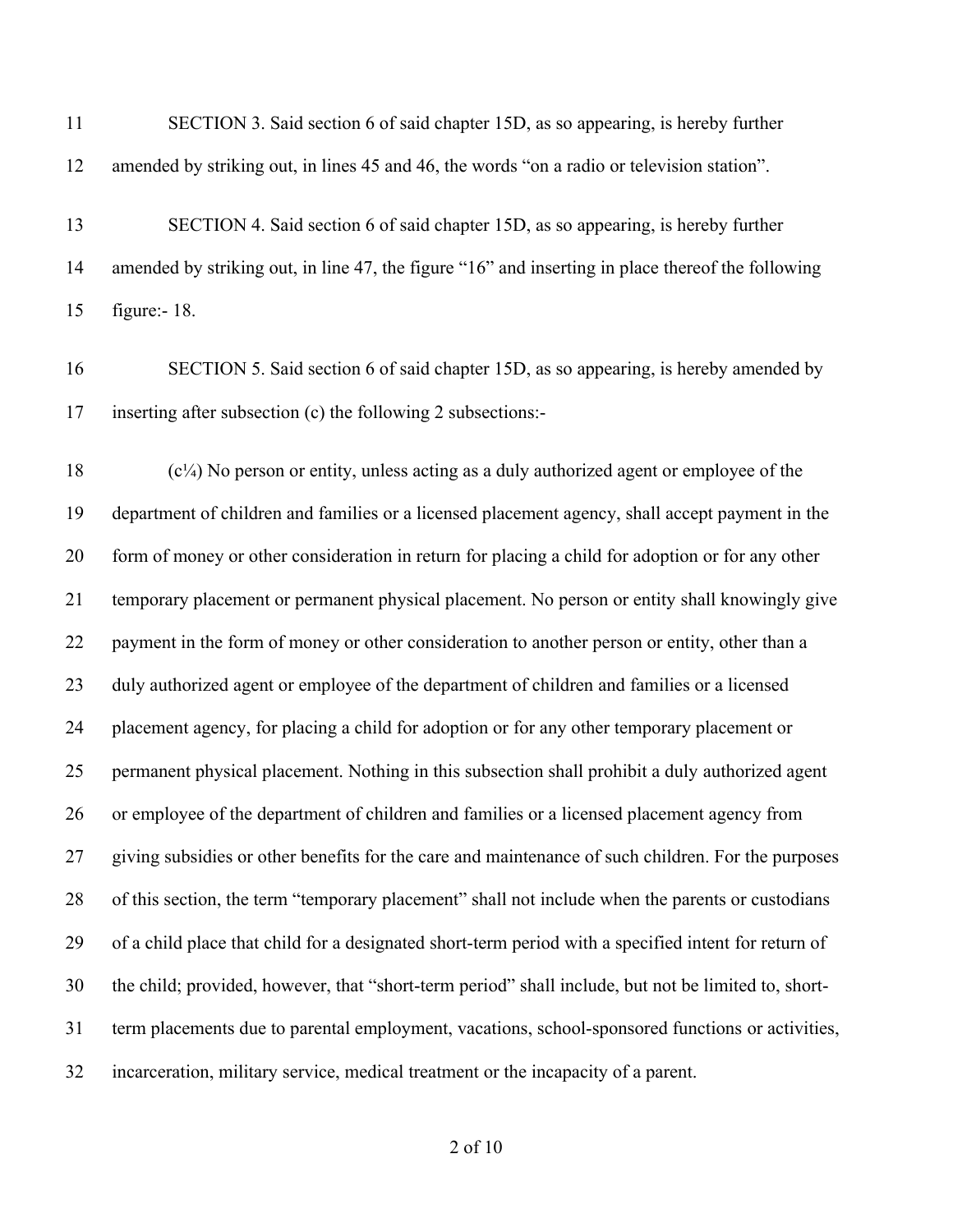(c<sup>1</sup> $/$ ) No person or entity, unless acting as a duly authorized agent or employee of the department of children and families or a licensed placement agency, shall solicit payment in the form of money or other consideration in return for placing a child for adoption or for any other temporary placement or permanent physical placement. No person or entity shall knowingly offer payment in the form of money or other consideration to another person or entity, other than a duly authorized agent or employee of the department of children and families or a licensed placement agency, for placing a child for adoption or for any other temporary placement or permanent physical placement. Nothing in this subsection shall prohibit a duly authorized agent or employee of the department of children and families or a licensed placement agency from offering subsidies or other benefits for the care and maintenance of such children.

## SECTION 6. Said section 6 of said chapter 15D, as so appearing, is hereby further amended by adding the following 5 subsections:-

 (f) A placement agency shall provide prospective adoptive parents with all relevant information that the agency holds about a child to enable the prospective adoptive parent to knowledgeably determine whether to accept the child for adoption. Relevant information shall include, but not be limited to, all mental, emotional, behavioral or physical health issues of the child and the child's birth family, any prior placement history and any other information which would be relevant to the growth and development of the child. The department shall issue guidelines for placement agencies on the release of relevant and accurate information relative to a child's mental, emotional and behavioral health.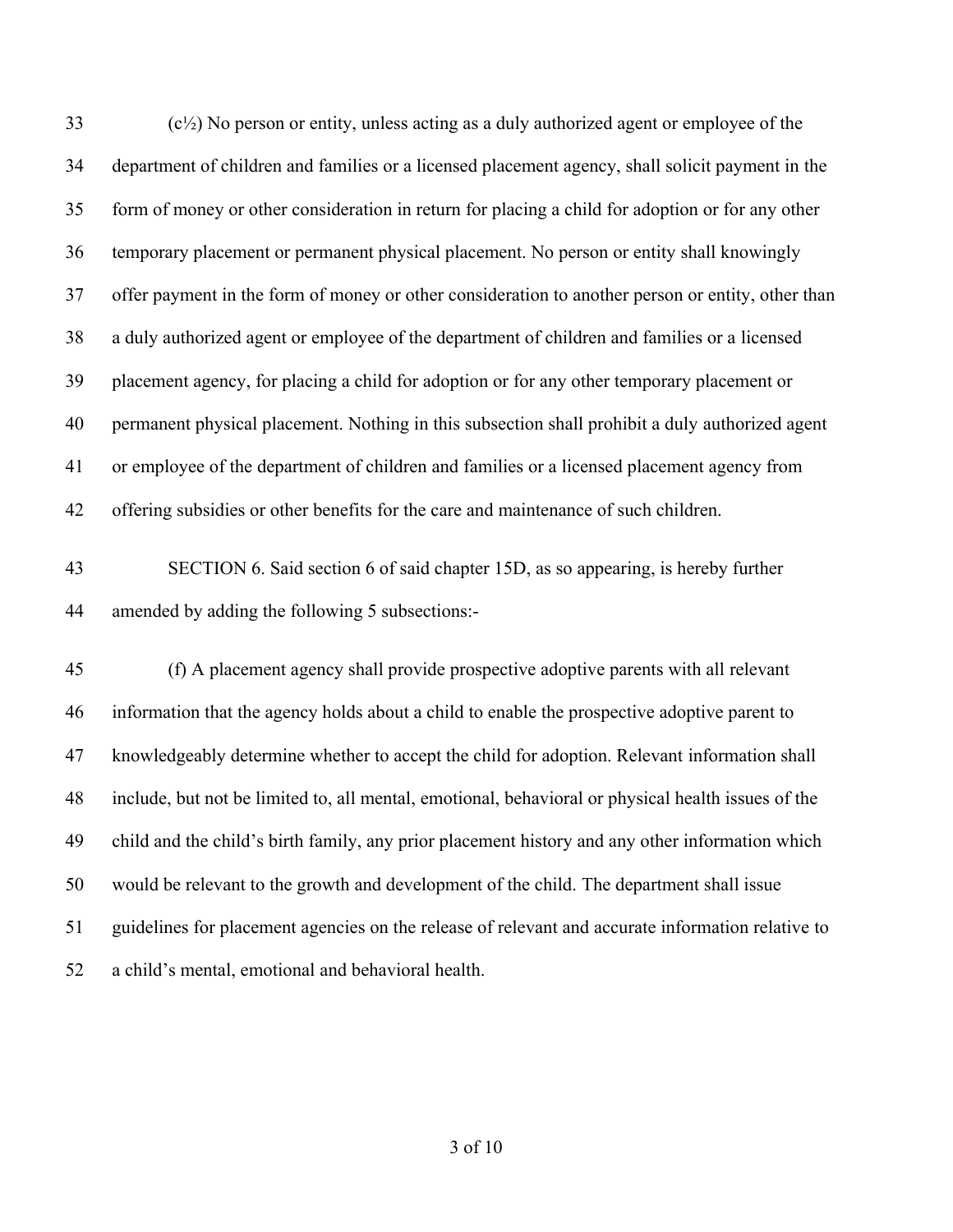| 53 | (g) A placement agency shall make available, either directly or by referral, post-adoption           |
|----|------------------------------------------------------------------------------------------------------|
| 54 | services to adoptive parents and adopted children to avoid disruption or dissolution of the          |
| 55 | adoption. The services shall include, but not be limited to:                                         |
| 56 | (i) factual information pertaining to adoption services provided at the placement agency;            |
| 57 | (ii) counseling concerning adoption related issues such as identity, roles and                       |
| 58 | relationships;                                                                                       |
| 59 | (iii) counseling and other services which support placements;                                        |
| 60 | (iv) assistance in joining or developing support groups;                                             |
| 61 | (v) information regarding health care coverage for the child through the state; and                  |
| 62 | (vi) general information regarding current adoption issues, practices and laws.                      |
| 63 | If the services are being offered by referral, the placement agency shall provide a list of          |
| 64 | agencies that provide such services to adoptive parents.                                             |
| 65 | (h) The adoptive parent shall contact the placement agency that facilitated the adoption if          |
| 66 | there is a disruption or dissolution of an adoption or any potential disruption or dissolution of an |
| 67 | adoption or in the event that the adoptive parent can no longer adequately care for the child.       |
| 68 | Upon notification by the adoptive parent, the placement agency that facilitated the adoption shall   |
| 69 | contact the department of children and families. If the placement agency that facilitated the        |
| 70 | adoption is no longer in operation or not reachable, the adoptive parent shall contact the           |
| 71 | department of children and families.                                                                 |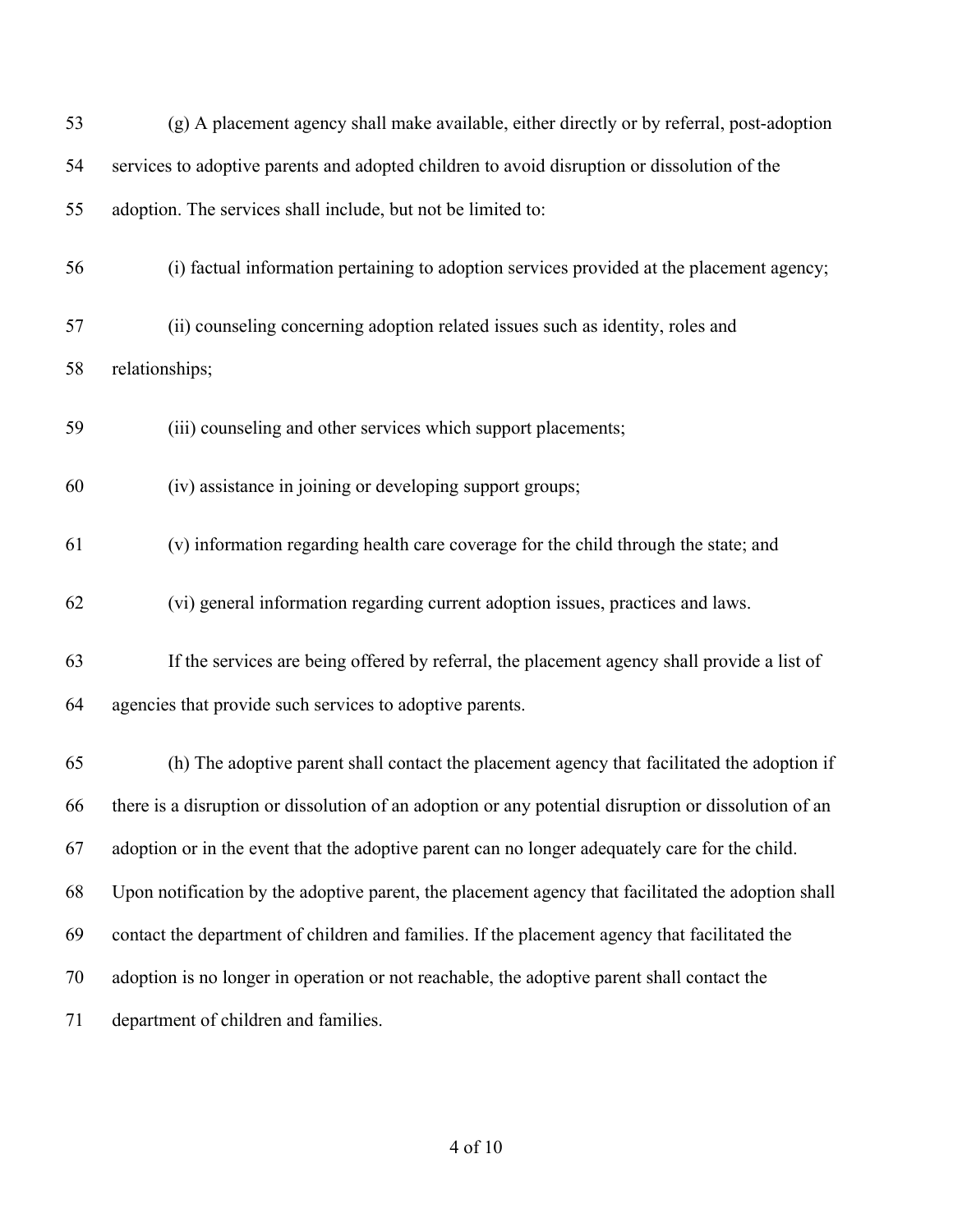| 72 | (i) The department of early education and care shall create a uniform orientation                     |
|----|-------------------------------------------------------------------------------------------------------|
| 73 | curriculum for adoptive parent applicants. All placement agencies shall provide this orientation      |
| 74 | for adoptive parent applicants and all adoptive parent applicants shall participate. The curriculum   |
| 75 | shall include a minimum number of hours to be completed as part of the orientation and shall          |
| 76 | include, at a minimum, specific information for adoptive parent applicants seeking to adopt           |
| 77 | international children and notice of section 11A of chapter 210.                                      |
| 78 | SECTION 7. Said chapter 15D is hereby further amended by striking out section 15, as                  |
| 79 | so appearing, and inserting in place thereof the following section:-                                  |
| 80 | Section 15. (a) As used in this section, the term "published" shall include, but not be               |
| 81 | limited to, any computerized communication system including electronic mail, internet site,           |
| 82 | internet profile or any similar medium of communication provided via the internet.                    |
| 83 | (b) Any person or entity, unless acting as a duly authorized agent or employee of the                 |
| 84 | department of children and families or a licensed placement agency, who causes to be published,       |
| 85 | disseminated or broadcast in the commonwealth, an advertisement or notice for the placement or        |
| 86 | reception of a child under 18 years of age, or in any way offers to place or locate children offered  |
| 87 | or wanted for adoption or any other permanent physical placement, or who holds themselves out         |
| 88 | in any way as being able to place or locate children for adoption or any other permanent physical     |
| 89 | placement in violation of subsections (c) or (e) of section 6 shall be punished by a fine of not less |
| 90 | than \$5,000 nor more than \$25,000.                                                                  |
| 91 | (c) Any person or entity, unless acting as a duly authorized agent or employee of the                 |
| 92 | department of children and families or a licensed placement agency, who violates subsection           |

93 (c¼) of section 6 by accepting payment in the form of money or other consideration in return for

of 10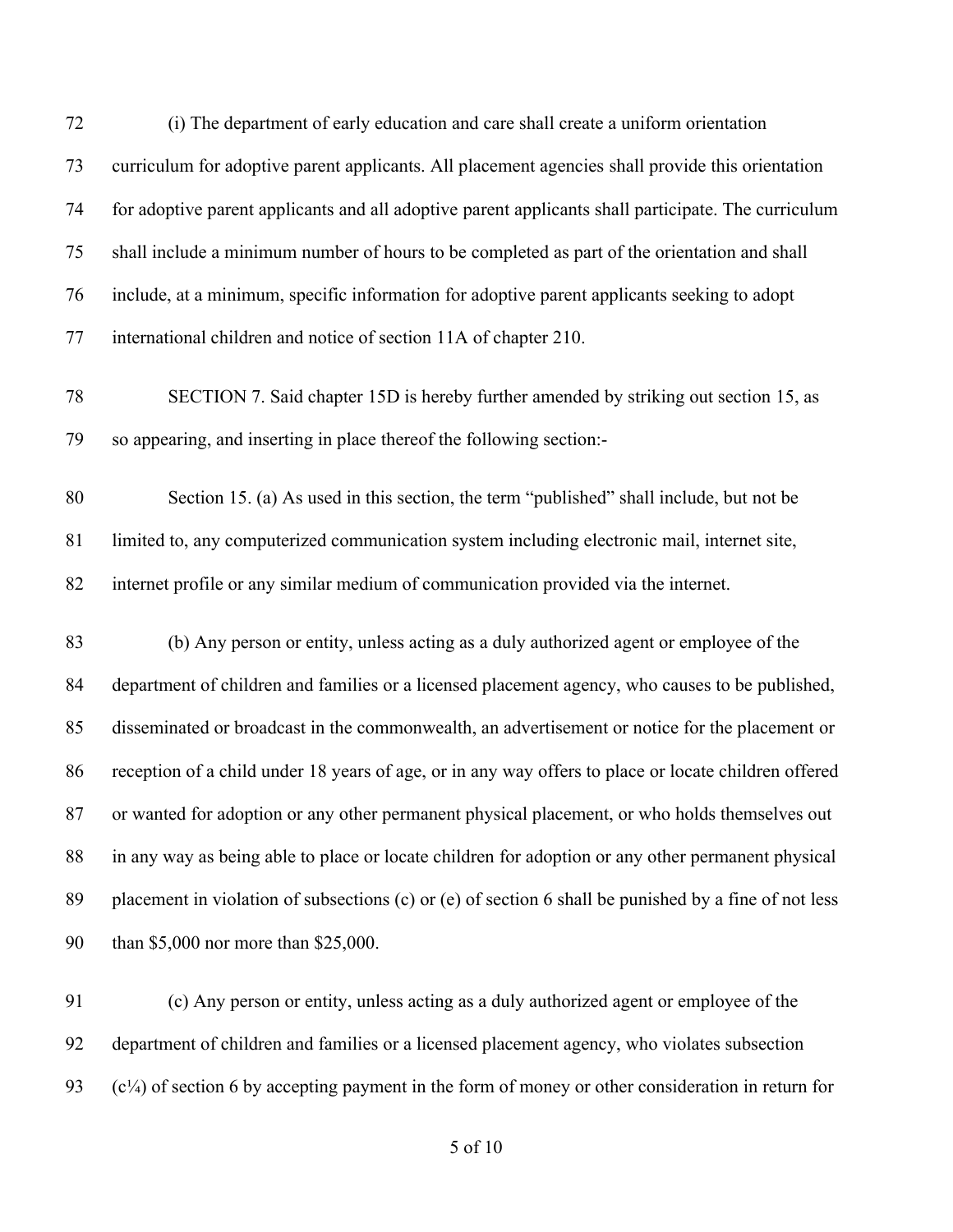placing a child for adoption or for any other temporary placement or permanent physical placement shall be punished by a fine of not less than \$5,000 nor more than \$30,000, or by imprisonment in a jail or a house of correction for not more than 2½ years or in a state prison for not more than 20 years, or by both such fine and imprisonment. Any person or entity who 98 violates said subsection  $(c<sup>1</sup>/<sub>4</sub>)$  of said section 6 by knowingly giving payment in the form of money or other consideration to another person or entity, other than a duly authorized agent or employee of the department of children and families or a licensed placement agency, for placing a child for adoption or for any other temporary placement or permanent physical placement shall be punished by a fine of not less than \$5,000 nor more than \$30,000, or by imprisonment in a jail 103 or a house of correction for not more than 2<sup>1/2</sup> years or in a state prison for not more than 20 years, or by both such fine and imprisonment. For the purposes of this section, the term "temporary placement" shall not include when the parents or custodians of a child place that child for a designated short-term period with a specified intent for return of the child; provided, however, that "short-term period" shall include, but not be limited to, short-term placements due to parental employment, vacations, school-sponsored functions or activities, incarceration, military service, medical treatment or the incapacity of a parent.

 (d) Any person or entity, unless acting as a duly authorized agent or employee of the department of children and families or a licensed placement agency, who violates subsection (c<sup>1</sup>/<sub>2</sub>) of section 6 by soliciting payment in the form of money or other consideration for placing a child for adoption or for any other temporary placement or permanent physical placement shall be punished by a fine of not less than \$5,000 nor more than \$30,000, or by imprisonment in a jail 115 or a house of correction for not more than 2<sup>1/2</sup> years or in a state prison for not more than 20 years, or by both such fine and imprisonment. Any person or entity who violates said subsection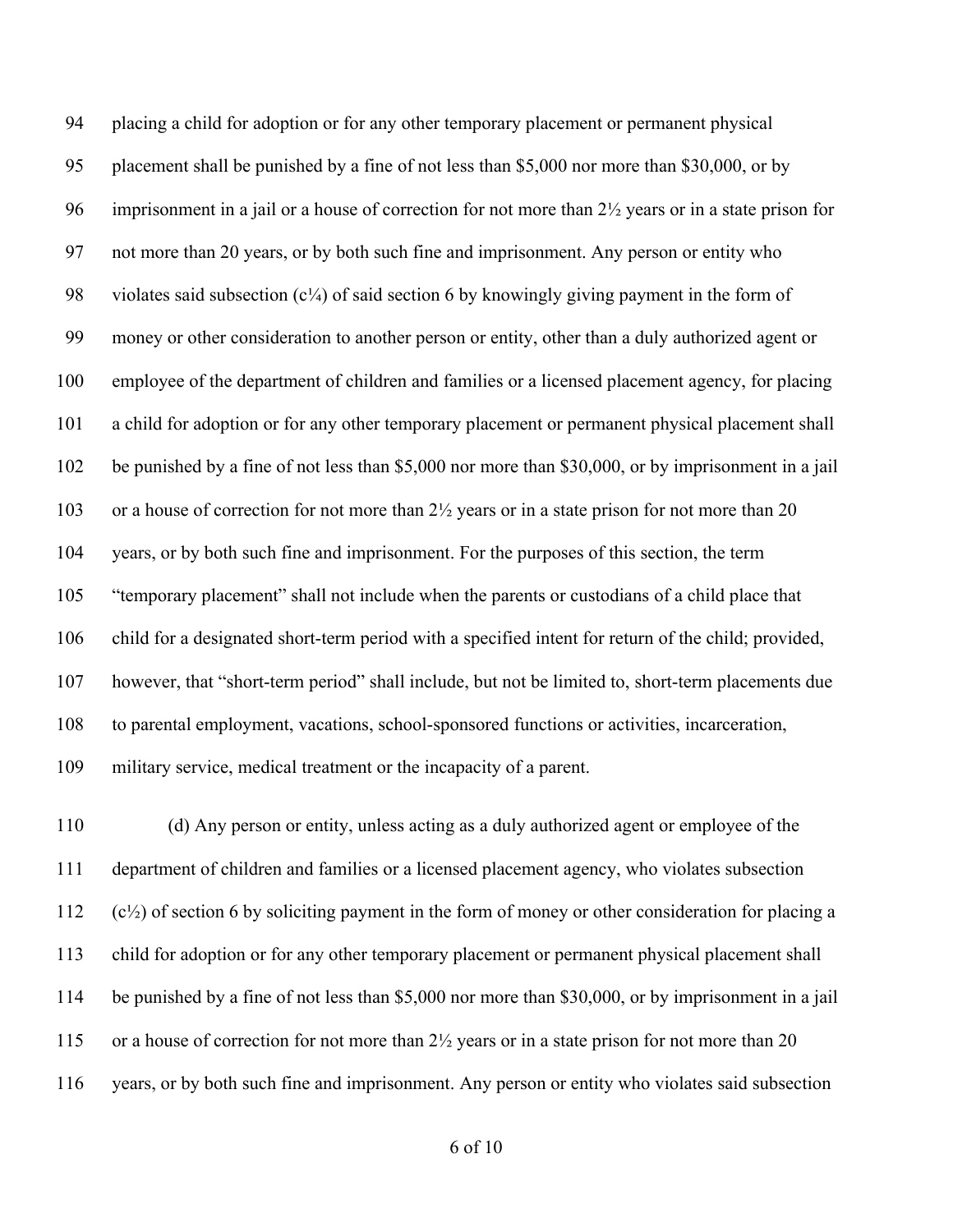(c½) of said section 6 by knowingly offering payment in the form of money or other consideration to another person or entity, other than a duly authorized agent or employee of the department of children and families or a licensed placement agency, for placing a child for adoption or for any other temporary placement or permanent physical placement shall be punished by a fine of not less than \$5,000 nor more than \$30,000, or by imprisonment in a jail or a house of correction for not more than 2½ years or in a state prison for not more than 20 years, or by both such fine and imprisonment.

 (e) Any person who violates subsection (e) of section 6 by causing to be published, disseminated or broadcast in the commonwealth, an advertisement or notice for the placement or reception of a child under 18 years of age for family child care, large family child care, child care center care, school-aged child care program, group residential care or temporary shelter care shall be punished for each violation by a fine of up to \$5,000 or by imprisonment in a jail or a house of correction for not more than 2 ½ years, or by both such fine and imprisonment.

 (f) Any person who violates subsections (a), (b) or (d) of section 6 shall be punished for each violation by a fine of up to \$5,000 or by imprisonment in a jail or a house of correction for not more than 2 ½ years, or by both such fine and imprisonment.

 (g) Upon petition of the department, the superior court shall have jurisdiction to enjoin any violation of section 6 or to take other action that equity and justice may require.

 SECTION 8. The third paragraph of section 6 of chapter 210 of the General Laws, as so appearing, is hereby amended by adding the following sentence at the end thereof:- No decree of adoption shall be entered by the court until the petitioner for adoption has executed an acknowledgement of the criminal penalties available under section 11A for the unauthorized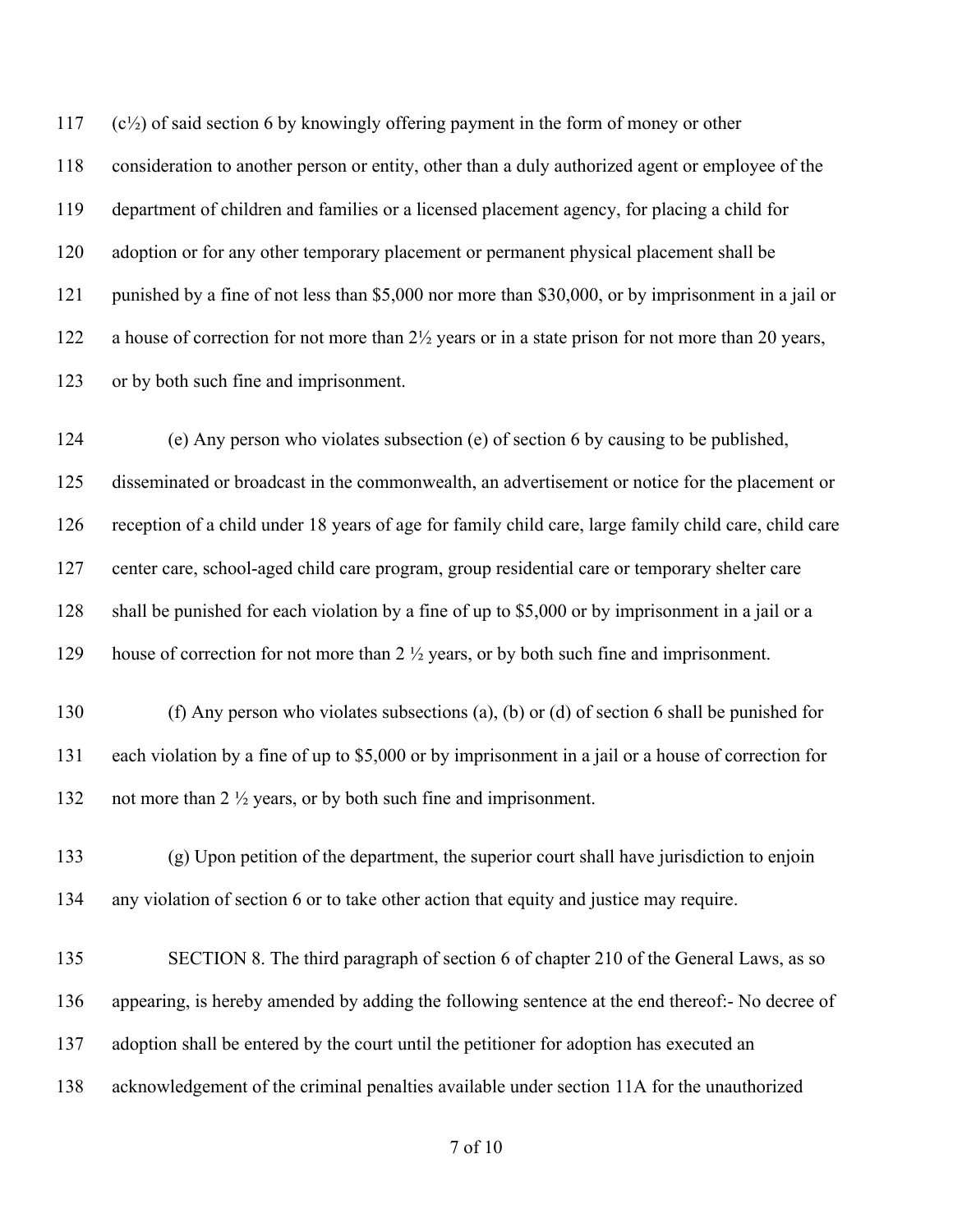adoption or placement of a child; provided, however, that failure of the court to provide for the execution of such acknowledgement shall not be grounds for per se invalidation of the adoption.

 SECTION 9. Said chapter 210 of the General Laws is hereby further amended by striking out section 11A, as so appearing, and inserting in place thereof the following section:-

 Section 11A. (a) As used in this section, the term "published" shall include, but not be limited to, any computerized communication system including electronic mail, internet site, internet profile or any similar medium of communication provided via the internet.

 (b) Any person or entity, unless acting as a duly authorized agent or employee of the department of children and families or a placement agency licensed under chapter 15D, who causes to be published in the commonwealth, an advertisement or notice of children offered or wanted for adoption or any other permanent physical placement, or in any way offers to place or locate children offered or wanted for adoption or any other permanent physical placement, or who holds themselves out in any way as being able to place or locate children for adoption or any other permanent physical placement or who holds themselves out in any way as being able to approve a family for adoption or the placement of a child shall be punished by a fine of not less than \$5,000 nor more than \$25,000. Any such person who shall accept payment in the form of money or other consideration in return for placing a child for adoption or any other permanent physical placement shall be punished by a fine of not less than five thousand and no more than thirty thousand dollars, or by imprisonment in jail or house of correction for not more than two and one-half years or in the state prison for not more than five years, or both.

 (c) No person unrelated to a child by blood or marriage, and no organization other than a licensed or approved placement agency, shall receive a child for adoption or any other permanent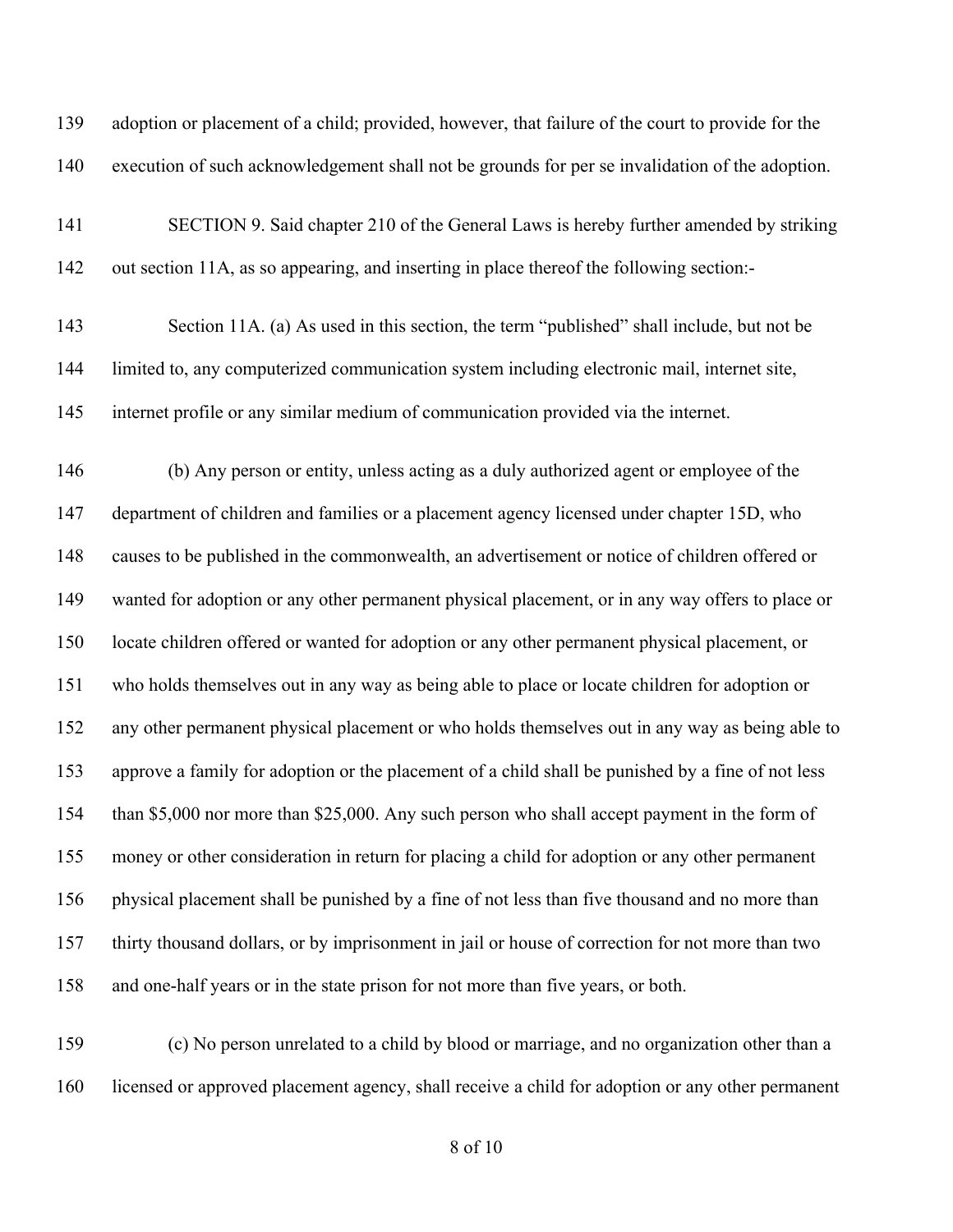physical placement following an advertisement in violation of subsection (b). Whoever receives a child to be adopted or placed in any other permanent physical placement in violation of this section, shall be punished by a fine of not less than \$10,000 and no more than \$40,000, or by imprisonment in jail or house of correction for not more than two and one-half years or in the state prison for not more than five years, or both.

 (d) A parent or legal guardian who causes a child to be adopted or placed in any other permanent physical placement, in violation of this section, shall be punished by imprisonment in the state prison for not less than 5 years nor more than 20 years and by a fine of not more than 169 \$25,000. Such sentence shall not be reduced to less than 5 years, or suspended, nor shall any person convicted under this section be eligible for probation, parole, work release or furlough or receive any deduction from his sentence for good conduct until he has served 5 years of such sentence.

 SECTION 10. Notwithstanding any general provisions or special laws to the contrary, (a) There shall be a task force to identify likely channels for abuse, including legal vehicles, in the re-homing of children. The task force shall consist of the following members or their designees: the chief justice of the probate and family court department, who shall serve as chair; the commissioner of early education and care; the commissioner of children and families; the chief counsel of the committee for public counsel services; the attorney general; the child advocate; the chair of the Children's League of Massachusetts, Inc.; and 2 appointees of the governor, who shall have expertise in child welfare.

 (b) The task force shall submit a report on likely channels for abuse in the re-homing of children and any recommendations for responding to such potential or actual abuse including,

of 10